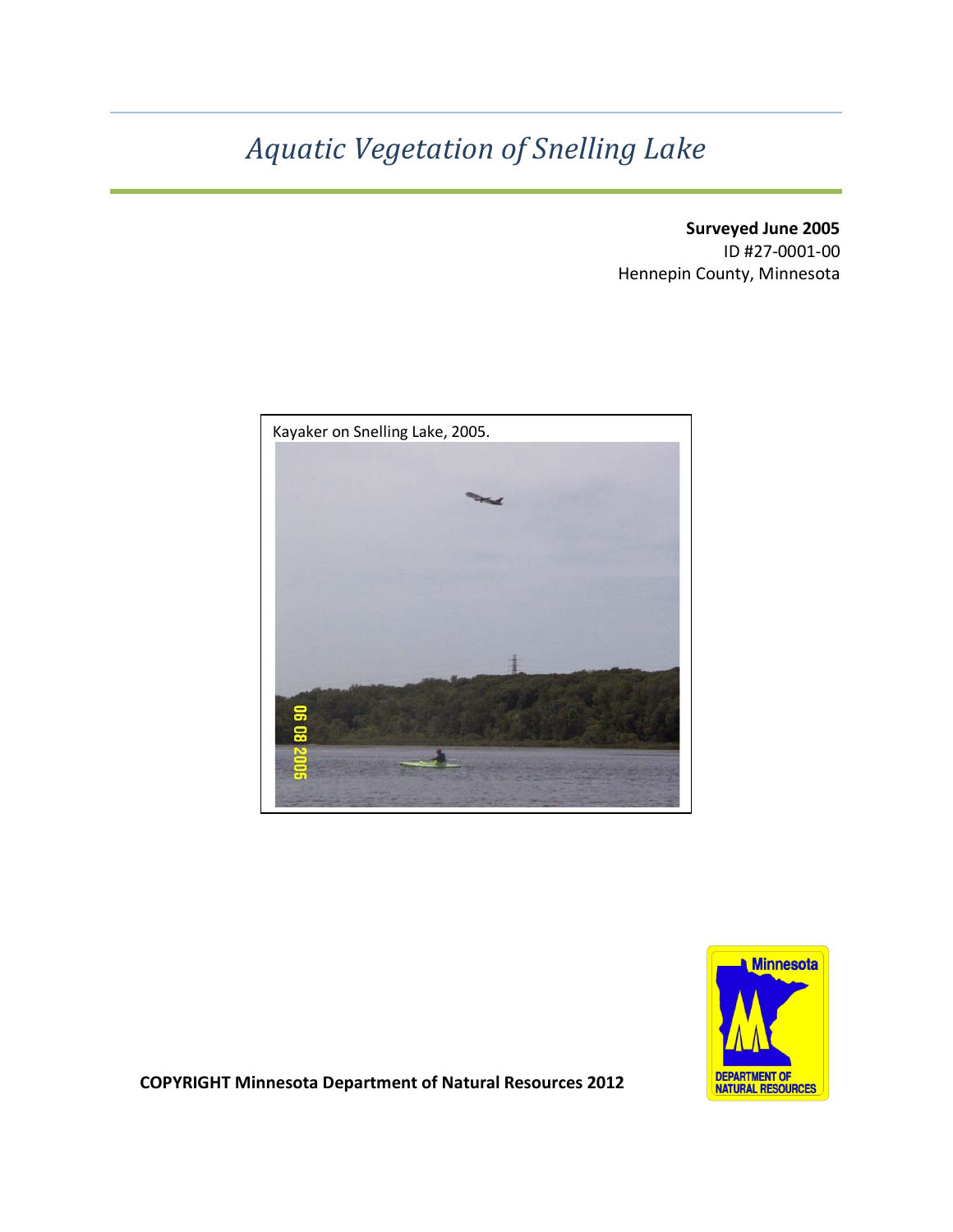**Report by:** Donna Perleberg, Aquatic Plant Ecologist Stephanie Simon, Aquatic Biologist Minnesota Department of Natural Resources Division of Ecological and Water Resources Lakes and Rivers Program 1601 Minnesota Dr., Brainerd, MN 56401 Phone: 218.833.8727 Email: [donna.perleberg@dnr.state.mn.us](mailto:donna.perleberg@dnr.state.mn.us)

**Lakewide sampling (2005):** Donna Perleberg and Cody Peterson

#### **A note to readers:**

Text that appears in blue underline is a hypertext link to a web page where additional information is provided. If you are connected to the Internet, you can click on the blue underlined text to link to those web pages.

## **This report is also available online at:**

[http://www.dnr.state.mn.us/eco/pubs\\_aquatics/veg\\_reports.html](http://www.dnr.state.mn.us/eco/pubs_aquatics/veg_reports.html)

#### **This report should be cited as:**

Perleberg, D and S. Simon. 2012. Aquatic vegetation of Snelling Lake (DOW 27-0001-00), Hennepin County, Minnesota, 2005. Minnesota Department of Natural Resources, Ecological and Water Resources Division, 1601 Minnesota Dr., Brainerd, MN 56401. 17 pp.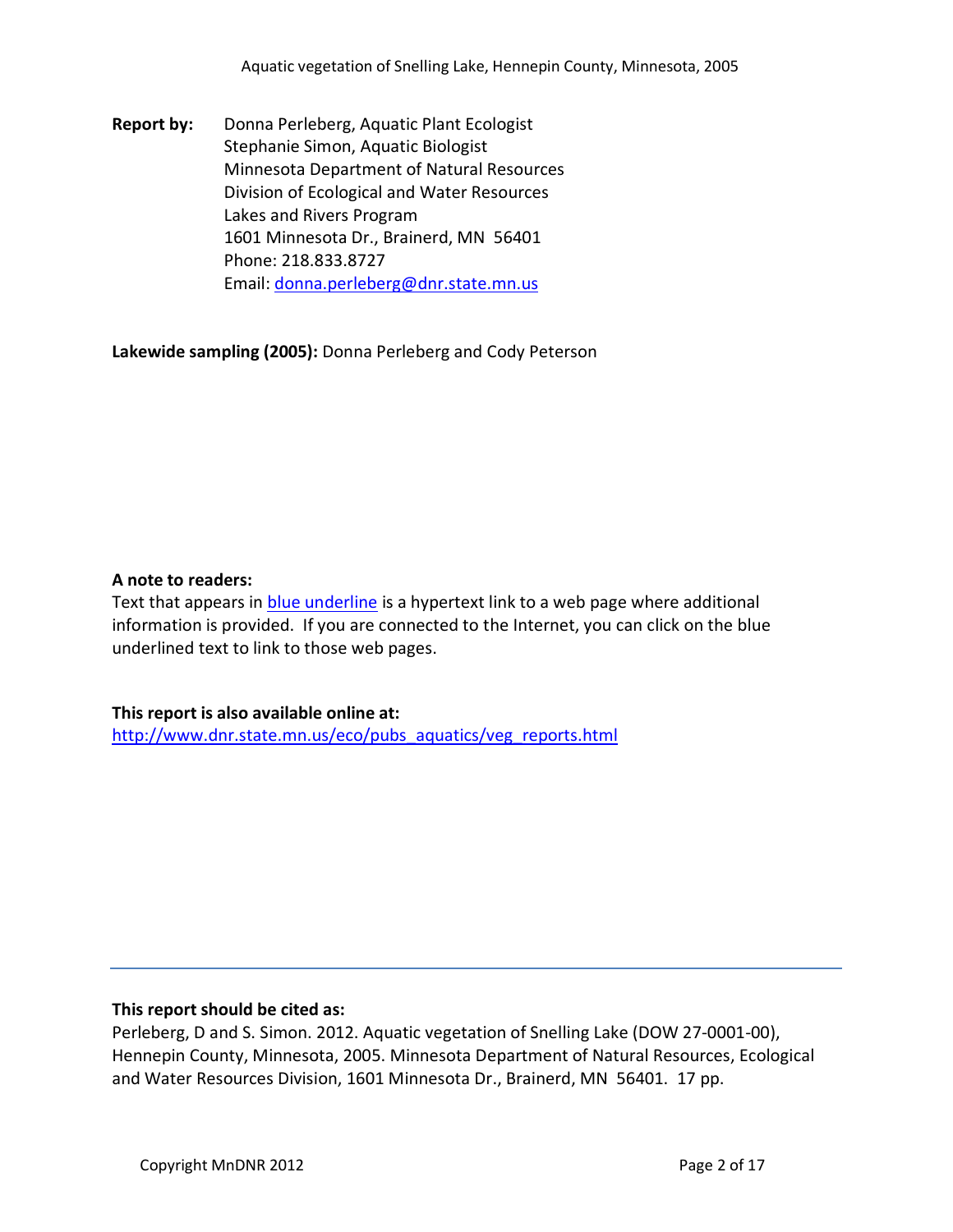# **Summary**

Snelling Lake is a 103 acre, shallow lake in the St. Paul-Minneapolis metropolitan area of Minnesota. It is located within Fort Snelling State Park. An aquatic vegetation survey, conducted in June 2005, included a lakewide assessment of vegetation and water depths at 160 sample stations.

Aquatic plants occurred around the entire perimeter of the lake and extended to a depth of 10 feet, the maximum depth of the lake. Vegetation was present in 100% of the sample sites.

A total of 15 native aquatic plant species were recorded in Snelling Lake including three emergent, two floating-leaved, and 10 submerged species (Table 2). Coontail (*Ceratophyllum demersum*) was the most common submerged plant and was found in 91% of the sample sites. Other native submerged species included white-water buttercup (*Ranunculus aquatilis*), Canada waterweed (*Elodea canadensis*), and northern watermilfoil (*Myriophyllum sibiricum*).

Two non-native submerged plants were present in the lake. Curly-leaf pondweed (*Potamogeton crispus*) was found in 71% of the sample sites and was most frequent in depths of six to 10 feet. Eurasian watermilfoil (*Myriophyllum spicatum*) was located at two areas of the lake but did not occur within any of the survey sites.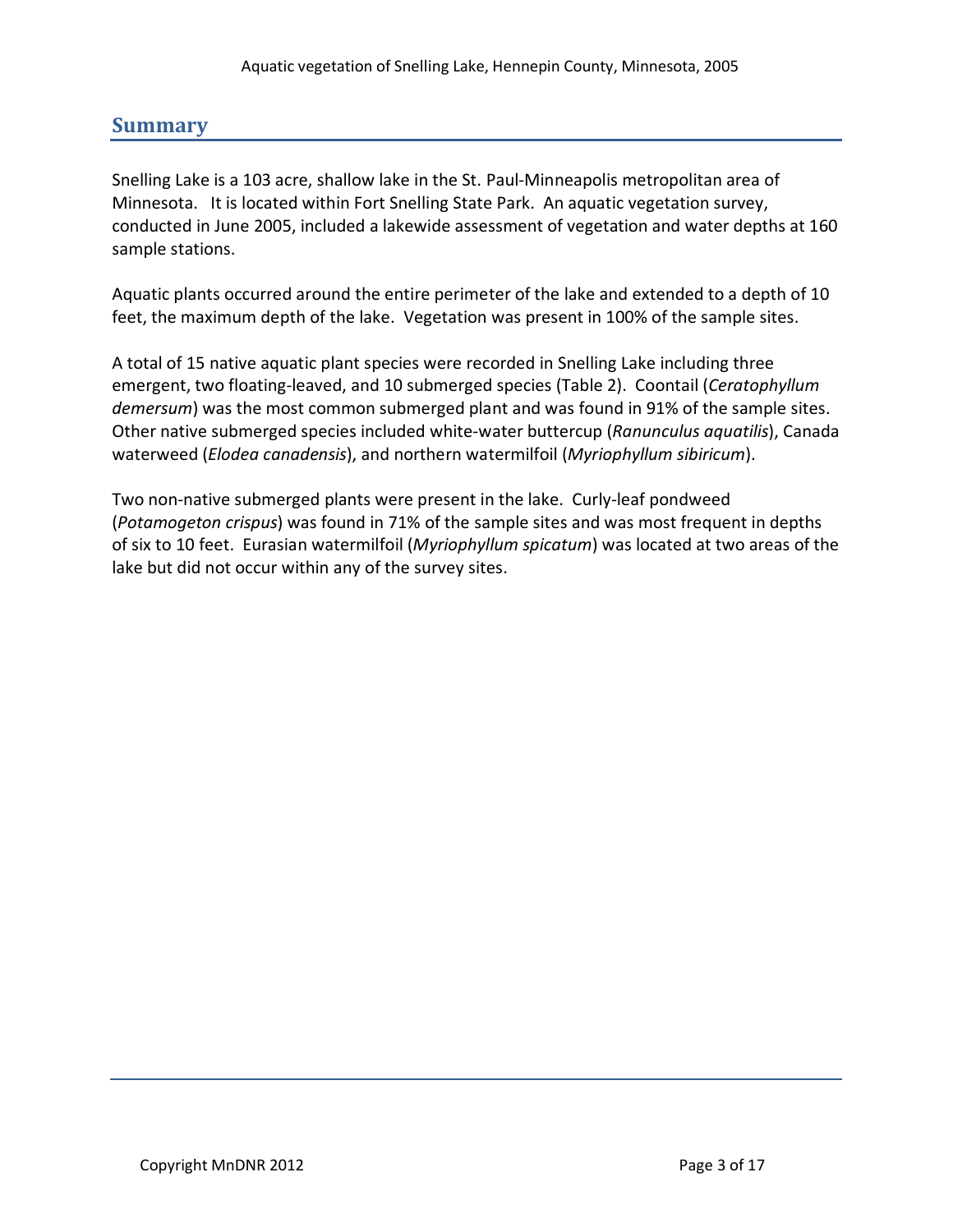# **Introduction**

Snelling Lake is located five miles southwest of downtown St. Paul, in Hennepin County, Minnesota (Figure 1). It is located adjacent to the Minneapolis / St. Paul International Airport and occurs completely within the boundaries of Fort Snelling State Park (Figure 2).

Snelling Lake is in the Minnesota River- Shakopee Watershed (Figure 1). The Minnesota River flows northeast to southwest along the southeast side of Snelling Lake but is not directly connected to the lake (Figure 2). Snelling Lake receives inflow from a spring on the west shore and a stream on the southwest shore of the lake.

There are about 125 lakes in this watershed and about 89 lakes in Hennepin County that are at least 50 acres in

size. Snelling Lake is one of the smallest lakes in the watershed and the county, with a surface area of 103 acres and about two miles of shoreline. There is a public boat access on the south end of the lake. The access is for electric motor propelled and motor-less boats only.

Snelling Lake is triangular shaped and has a maximum depth of 10 feet. This shallow water is referred to as the [littoral zone.](http://www.dnr.state.mn.us/shorelandmgmt/apg/wheregrow.html) Rooted submerged plants are often common in the littoral zone if adequate sunlight reaches the lake bottom.

According to MNDNR Fisheries Lake Files Secchi disk

Figure 1. Location of Snelling Lake in Minnesota.



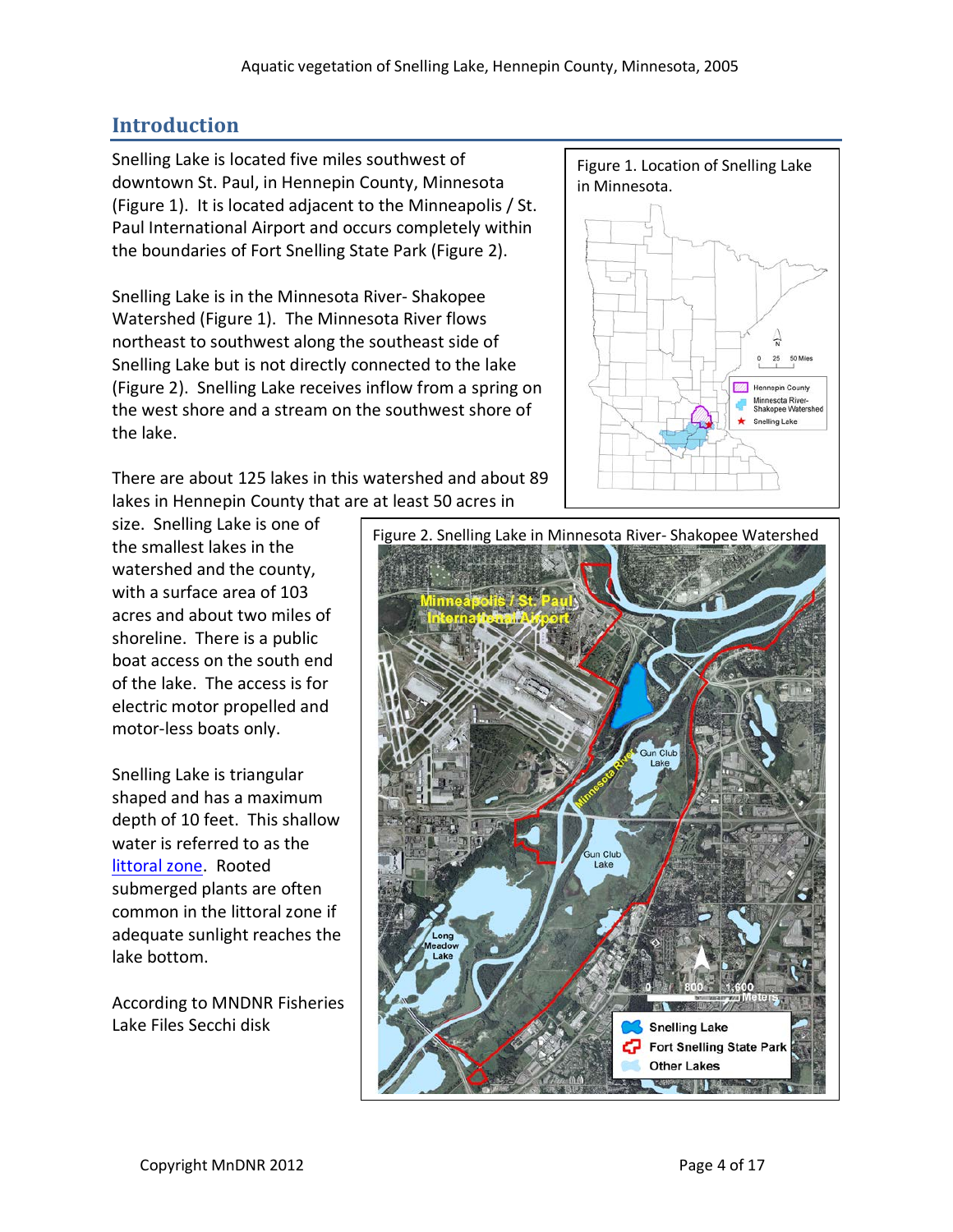readings<sup>[1](#page-4-0)</sup> averaged seven feet from 1960 to 1989. Based on Secchi disk measurements alone, aquatic plants are expected to grow to about 10 feet in Snelling Lake<sup>[2](#page-4-1)</sup>. Other factors that may influence the depth of plant growth include substrate type, wind fetch, and plant species composition.

## Amounts and types of aquatic plants in Minnesota lakes

Within a lake, types and amounts of aquatic plants are influenced by a variety of factors including water clarity, water chemistry, water depth, substrate, and wave activity. Deep or wind-swept areas may lack aquatic plant growth, whereas sheltered shallow areas may support an abundant and diverse native aquatic plant community. The annual abundance, distribution and composition of aquatic plant communities may change due to environmental factors, predation, the specific phenology of each plant species, introductions of non-native plant or animal species and human activities in and around the lake.

Aquatic plants can be divided into four groups or "life forms" based on whether the main portion of the plant occurs above, on, or below the water surface. These life forms: emergent, floatingleaved, free-floating and submerged plants (Figure 3), often favor certain water depth zones around the lake but overlap occurs with one life form grading into another. Each life form group has unique functions and values.



[Emergent plants,](http://www.dnr.state.mn.us/aquatic_plants/emergent_plants/index.html) like cattails and bulrush, are rooted in the lake bottom with most of their leaves and stems extending above the water surface. [Floating-leaf plants,](http://www.dnr.state.mn.us/aquatic_plants/floatingleaf_plants/index.html) such as waterlilies, are also anchored in the lake bottom with leaves and flowers that float on the water surface. Root systems of these plants form extensive networks that take up nutrients and help consolidate and stabilize bottom substrate. Beds of floating-leaf and emergent plants also help buffer the shoreline from wave action, offer shelter for insects and young fish, and provide shade for fish and frogs. These beds also provide food, cover and nesting material for waterfowl, marsh birds and muskrat. Floating-leaf and emergent plants are most often found in shallow water to depths of about six feet and may extend lake-ward onto mudflats and into adjacent wetlands.

[Submerged plants](http://www.dnr.state.mn.us/aquatic_plants/submerged_plants/index.html) have stems and leaves that primarily grow underwater but they may also form flowers, fruits and some leaves that emerge above or float on the water surface. Submerged plants are typically anchored to the lake bottom but some species do drift freely

<span id="page-4-0"></span> $1$  Th[e Secchi disc](http://www.pca.state.mn.us/water/secchi-slideshow.html) transparency measures the depth to which a person can see into the lake and provides a rough estimate of the light penetration into the water column. Water clarity is influenced by the amount of particles in the water column and can fluctuate seasonally and annually.

<span id="page-4-1"></span> $2$  As a general rule, sunlight can penetrate to a depth of two times the Secchi depth and aquatic plants can grow to a depth of one and a half times the Secchi depth.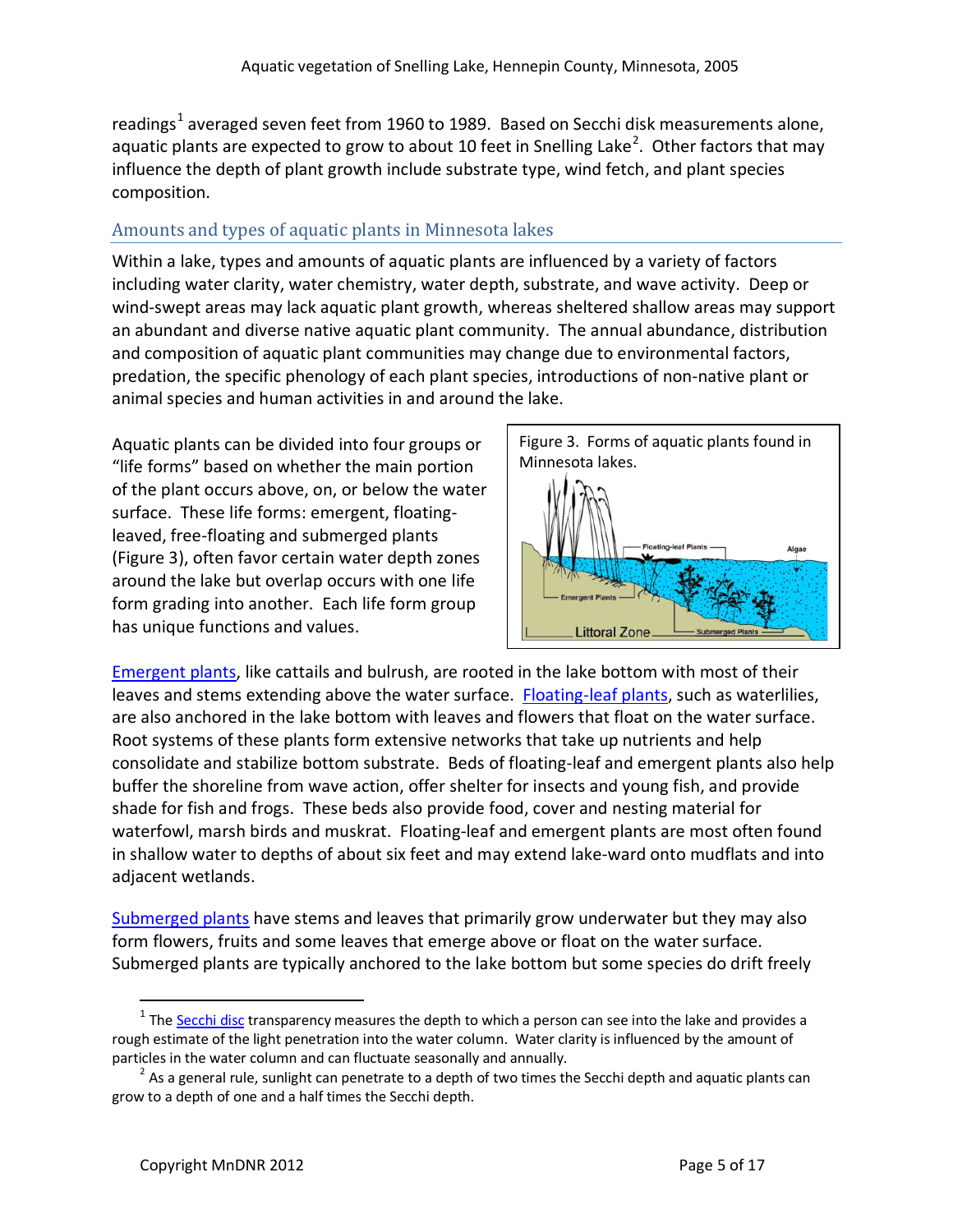with the currents. This group includes non-flowering plants such as large algae, mosses, and fern-like plants, and flowering plants that may produce flowers above or below the water surface. Submerged plants may form low-growing mats or may grow several feet in the water column with leaf shapes that include broad ovals, long and grass-like, or finely dissected. Submerged plants release oxygen into the water column, compete for nutrients with microscopic algae, and provide food and shelter for a variety of invertebrates, fish, amphibians and other wildlife.

[Free-floating](http://www.dnr.state.mn.us/aquatic_plants/floatingleaf_plants/duckweeds.html) plants are the smallest of Minnesota's lake plants and include small flowering plants that are commonly known as "duckweeds" as well as microscopic algae. Different survey methods are required to assess microscopic algae and they are not included in this report. Duckweeds are present in many Minnesota lakes and if present in sufficient amounts, they can accumulate into mats and create a shade barrier along protected shorelines. As their name implies, they are also an important food source for waterfowl.

Plant species richness is a term used to describe the total number of plant species present in a lake and it can be used to help describe the general health of the waterbody. In Minnesota, plant species richness can range from zero (un-vegetated lakes) to more than 40 species in a lake<sup>[3](#page-5-0)</sup>. Species richness is generally higher in high clarity lakes than in turbid lakes and more species are usually found in moderately fertile lakes than in nutrient poor lakes. Therefore, lakes of north central Minnesota are often among the "richest" in terms of numbers of plant species. Water quality changes that result in lower clarity may also result in the loss of some plant species, or lower species richness.

## Historical Surveys

Previous vegetation surveys of Snelling Lake found plants growing to depths of nine feet with abundant plant growth described throughout the lake in 1960, 1974, 1975, 1984, and 1989 (MnDNR Fisheries Lake Files). Twenty-five different aquatic plant species have previously been recorded in the lake including submerged plants like coontail (*Ceratophyllum demersum*), Canada waterweed, flat-stem pondweed (*Potamogeton zosteriformis*), and sago pondweed (*Stuckenia pectinata*). Floating-leaf plants like white waterlily (*Nymphaea odorata*), yellow waterlily (*Nuphar variegata*) and the uncommon American lotus (*Nelumbo lutea*) and emergent plants such as bulrush (*Schoenoplectus* spp.) and cattails (*Typha* spp.) have also been recorded in previous surveys. The non-native submerged plant, curly-leaf pondweed (*Potamogeton crispus*), has been present in the lake since the early 1950's but was not documented in a survey until 1989.

# **Objectives**

The purpose of this vegetation survey was to provide a quantitative description of the plant population of Snelling Lake. Specific objectives included:

<span id="page-5-0"></span> $3$  These values are from a review of MNDNR lake vegetation surveys.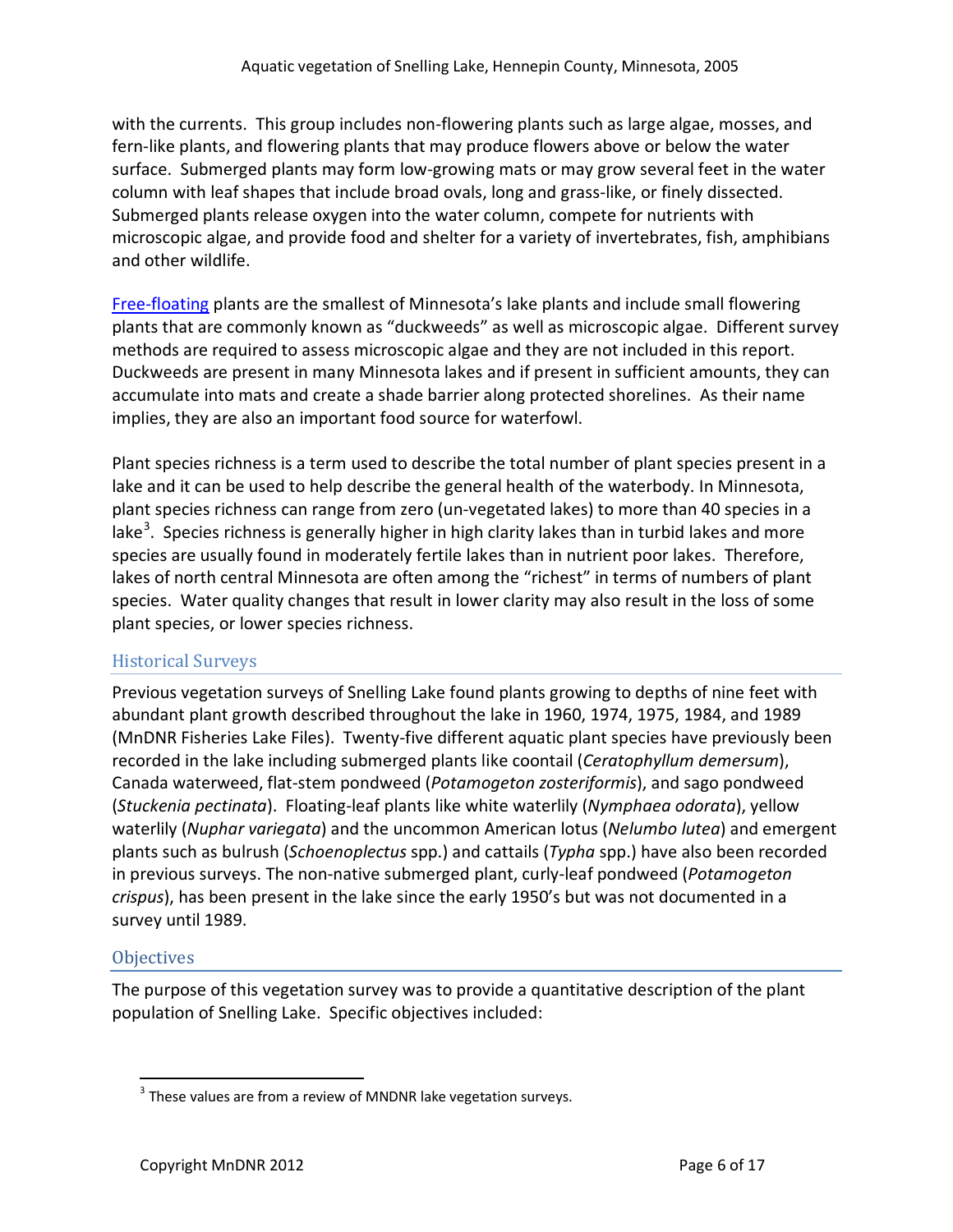- 1. Describe the general distribution of plants in the lake including the depths at which plants occur.
- 2. Record the aquatic plant species that occur in the lake
- 3. Estimate the abundance of each species
- 4. Develop distribution maps for the commonly occurring species

# **Methods**

#### Lakewide vegetation survey

A lakewide vegetation survey was conducted on June 8, 2005 using a point-intercept survey method (Madsen 1999, MnDNR 2009). Survey waypoints were created using a GIS computer program and downloaded into a handheld GPS unit. Survey points were placed across the entire lake and spaced 50 meters (164 feet) apart, resulting in about one survey point per acre (Figure 4, Table 1). The survey was conducted by boat and a GPS unit was used to navigate to each sample point. One side of the boat was designated as the sampling area.

Surveyors recorded all plant species found at each sample site (approximately a one square meter sample site at the predesignated side of the boat). A doubleheaded, weighted garden rake, attached to a rope was used to survey vegetation not visible from the water surface (Figure 5). Any additional plant species found outside of sample sites were recorded as "present" in the lake but these data were not used in



| Table 1. Sampling      |                 |      |  |  |  |  |  |  |  |
|------------------------|-----------------|------|--|--|--|--|--|--|--|
| effort by water depth. |                 |      |  |  |  |  |  |  |  |
|                        | Water depth     | 2005 |  |  |  |  |  |  |  |
|                        | interval (feet) |      |  |  |  |  |  |  |  |
|                        | 0 to 5          | 53   |  |  |  |  |  |  |  |
|                        | 6 to 10         | 107  |  |  |  |  |  |  |  |
|                        | Total sample    | 160  |  |  |  |  |  |  |  |
| points                 |                 |      |  |  |  |  |  |  |  |
|                        |                 |      |  |  |  |  |  |  |  |
|                        |                 |      |  |  |  |  |  |  |  |



frequency calculations. Plant identification followed Crow and Hellquist (2000) and Flora of North America (1993+) and nomenclature followed MnTaxa (2011).

A total of 160 sites were surveyed in Snelling Lake. Frequency was calculated for the entire lake and data were also separated into five feet increment depth zones for analysis (Table 1). Frequency estimates were also calculated for individual species and selected groups of species (see Appendix 2).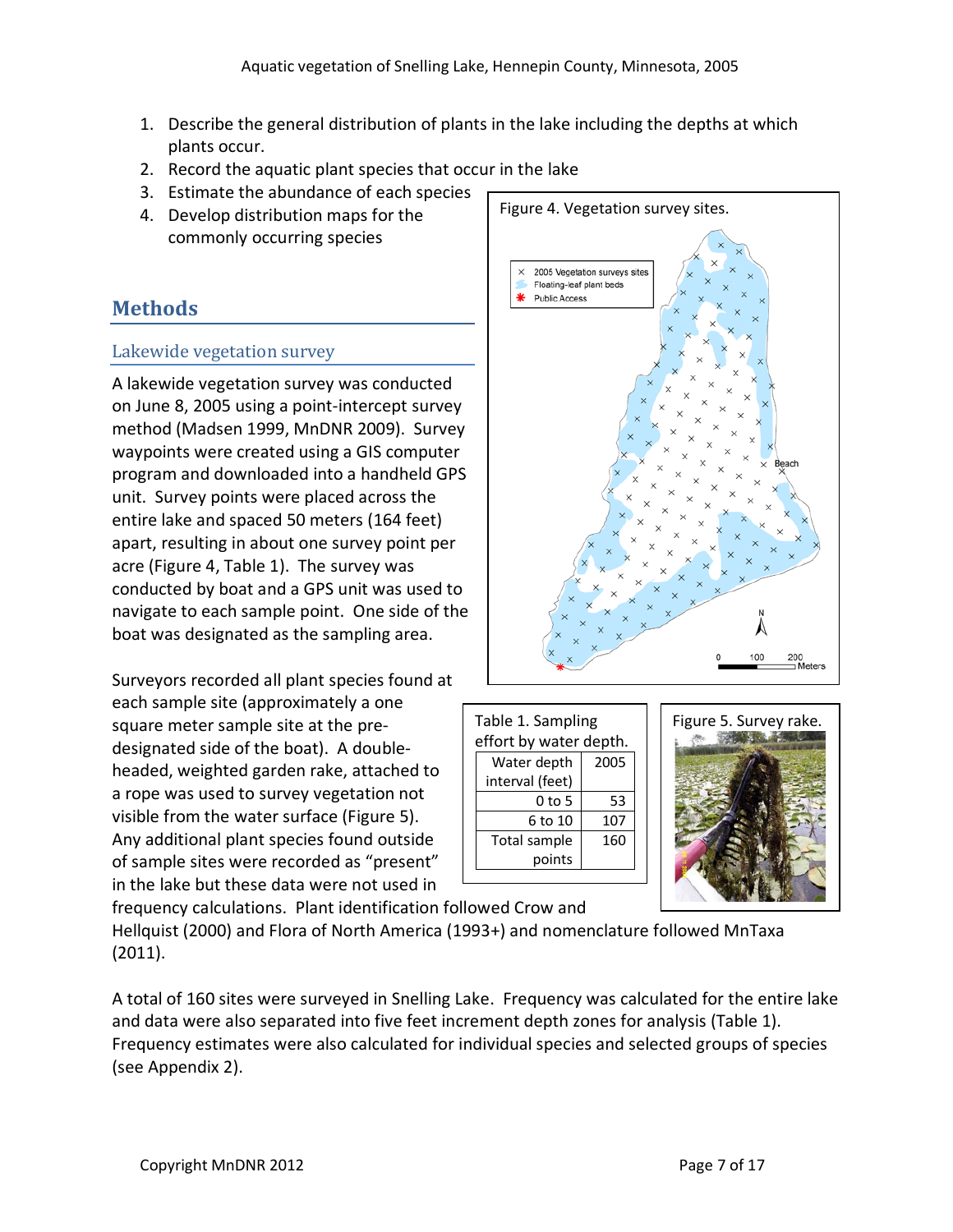# **Results and Discussion**

#### Distribution of aquatic plants

Plants were found to a depth of 10 feet (the maximum depth sampled) and 100% of the sites were vegetated.

#### Types of plants recorded

A total of 15 native aquatic plant species were recorded including three emergent, two floatingleaved, and 10 submerged species (Table 2). Two non-native submerged plants, curly-leaf pondweed (*Potamogeton crispus*) and Eurasian watermilfoil (*Myriophyllum spicatum*) were documented. Two non-native emergent plants were present in the lake, purple loosestrife (*Lythrum salicaria*) and reed canary grass (*Phalaris arundinaceae*). Two floating-leaf plants that were documented in previous surveys, yellow waterlily (*Nuphar variegata*) and American lotus *(Nelumbo lutea*), were not detected during the 2005 survey. These plants may still occur in the lake but in low abundance.

(Frequency is the percent of sample sites in which a plant species occurred within the shore to 10 ft water depth.) **Life Form Common Name Scientific Name Frequency (n=160)** NATIVE SUBMERGED Coontail *Ceratophyllum demersum* 91 White-water buttercup *Ranunculus aquatilis* 33 Canada waterweed *Elodea canadensis* 24 Northern watermilfoil *Myriophyllum sibiricum* 10 Sago pondweed *Stuckenia pectinata* 5 Flat-stem pondweed *Potamogeton zosteriformis* 4 River pondweed *Potamogeton nodosus* 2 Narrow-leaved pondweed *Potamogeton* sp.\* 2 Muskgrass *Chara* sp. 2 Bushy pondweed *Najas flexilis* 1 NON-NATIVE SUBMERGED Curly-leaf pondweed *Potamogeton crispus* 71 Eurasian watermilfoil *Myriophyllum spicatum* Present FLOATING White waterlily *Nymphaea odorata* 21 Floating-leaf water smartweed | Persicaria amphibia | Present EMERGENT These plants extend well above the water surface and are usually found in shallow water, near shore. Purple loosestrife *Lythrum salicaria*\*\* Present Reed Canary Grass **Reed Canary Grass Phalaris arundinacea\*\*** Present Narrow-leaf cattail *Typha angustifolia* Present Blue Flag Iris **Internal Iris versicolor** Present Spikerush **Eleocharis sp.** Present

Table 2. Frequency of aquatic plants in Snelling Lake Point-intercept survey, June 2005.

\*Specimens of "narrow-leaved pondweeds" were not identified to species.

Present = Found in lake but not within sample sites.

\*\*Non-native emergents escaped from cultivation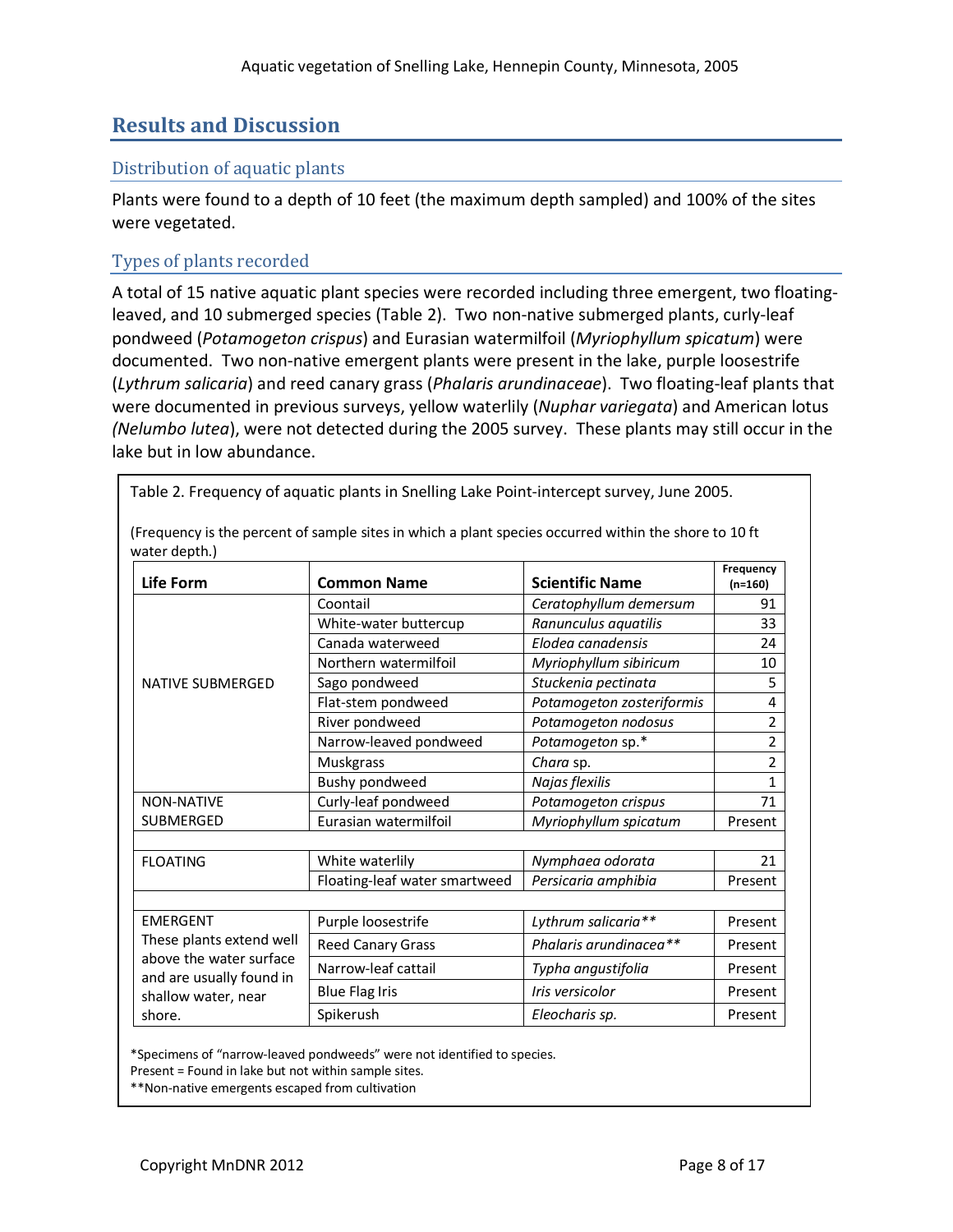

The zone from shore to a depth of 10 feet contained the greatest number of plant species (Figure 6). Emergent and floating-leaf plants were generally restricted to water depths of five feet and less.

The number of plant species found at each one square meter sample site ranged from zero to six, with a mean of three (Figure 7). Sites with the highest number of plant species were found mixed in with waterlily beds.

# Emergent and floating-leaf plants

Emergent plants, like cattail, were present along the shoreline but were not found in any sample sites. The most common floating-leaf plant was [white waterlily](http://www.dnr.state.mn.us/aquatic_plants/floatingleaf_plants/white_water_lily.html) (*Nymphaea odorata*; Figure 8). It was present in 21% of all sites and in shallow water (less than six feet, it occurred in 49% of the sites. Waterlily beds covered about 48 acres (Figure 9).







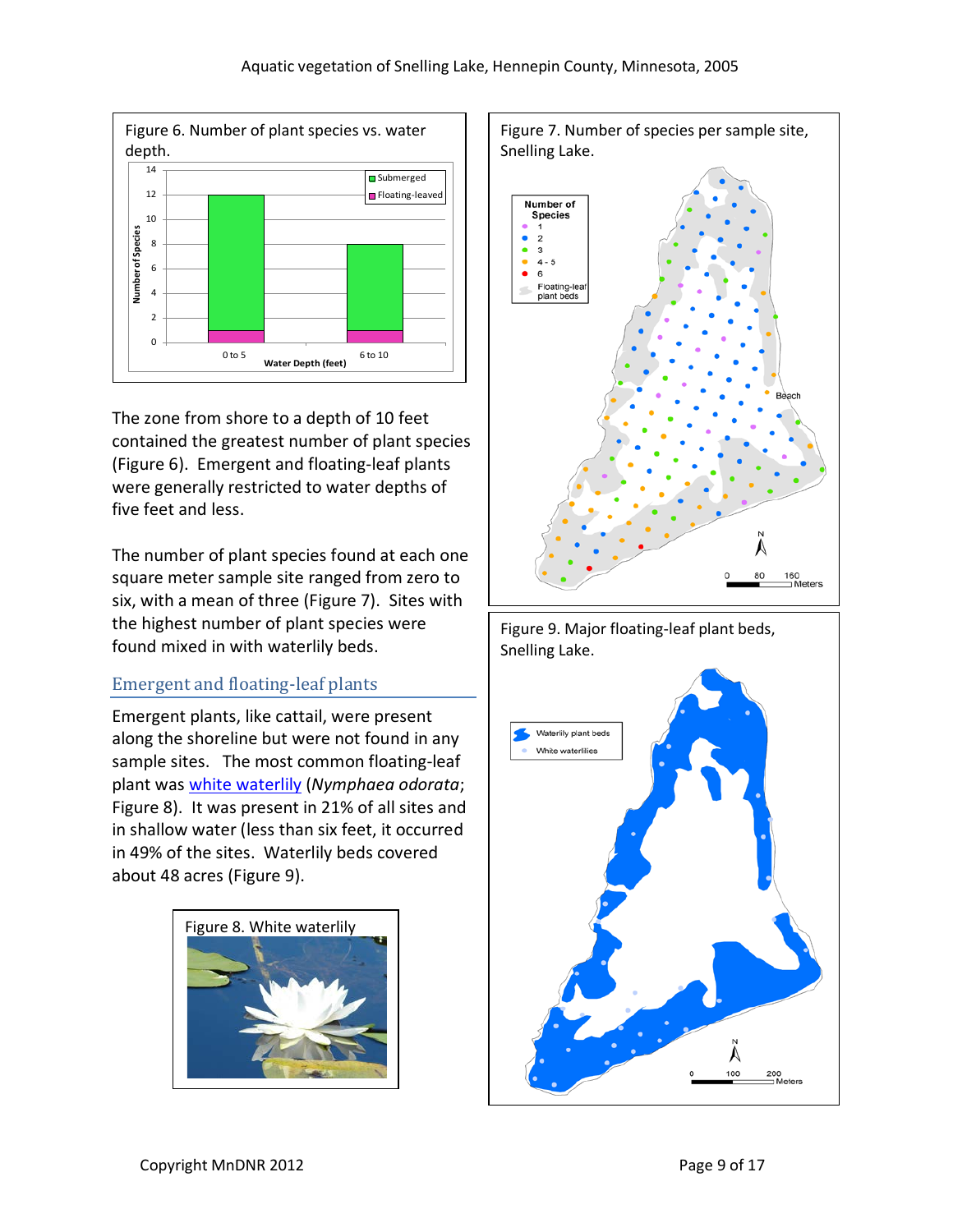## Submerged plants

Submerged plants occurred in 100% of the Snelling Lake sites and included a mix of native and non-native species. The most common native species were coontail, white water-buttercup, Canada waterweed, and northern watermilfoil; the most frequent non-native plant was curlyleaf pondweed (Figure 10).

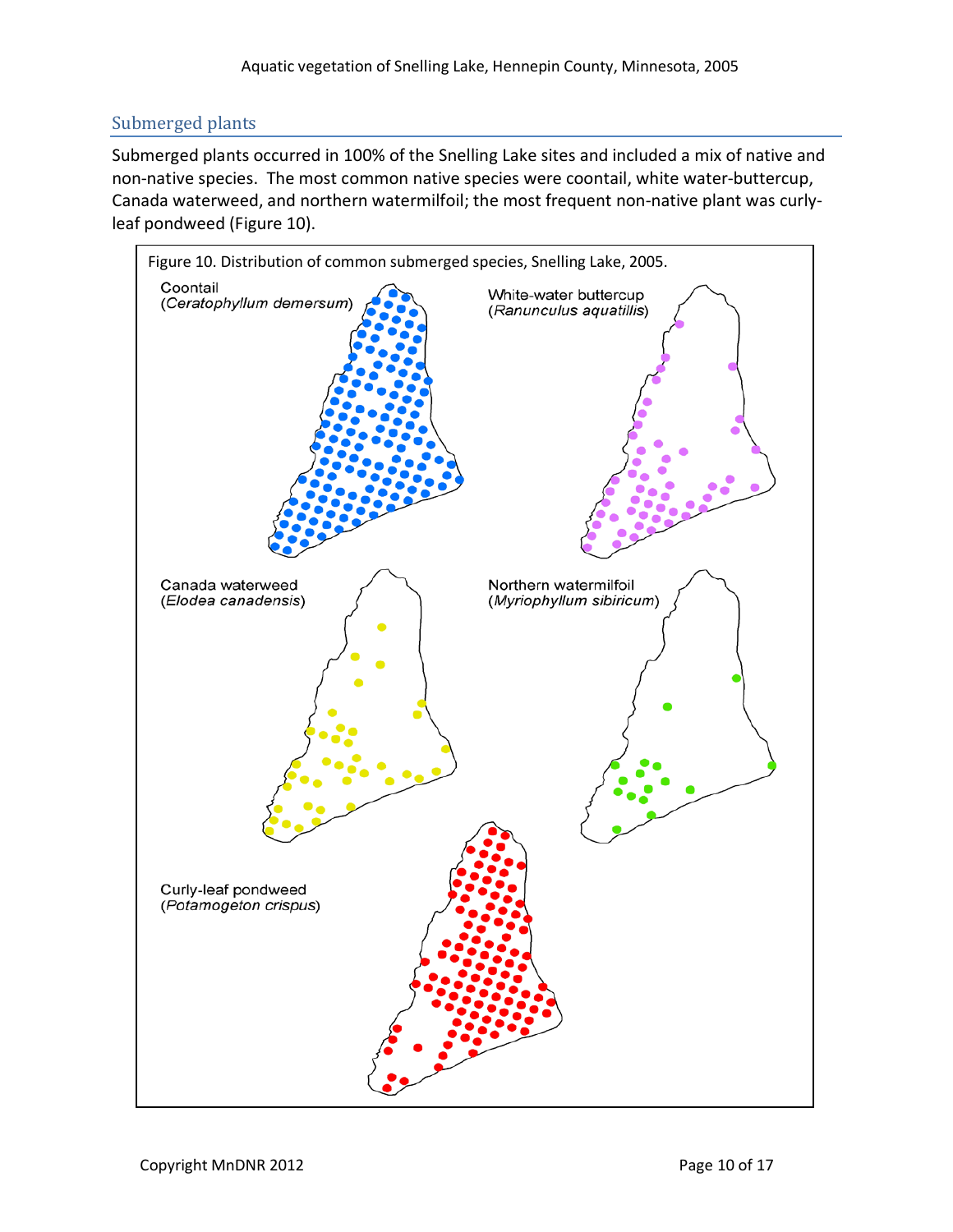[Coontail](http://www.dnr.state.mn.us/aquatic_plants/submerged_plants/coontail.html) (*Ceratophyllum demersum*; Figure 11) is the most common submerged plant in Minnesota and was also the most frequently occurring plant in Snelling Lake. It was found in 91% of the sample sites (Table 2) and was the dominant plant in shallow and deep water (Figure 12).

Coontail grows entirely submerged and its roots are only loosely anchored to the lake bottom. It is adapted to a broad range of lake conditions and is tolerant of higher turbidity and can grow in

muck substrates (Nichols 1999). Coontail is a native perennial and can over winter as a green plant under the ice and then begins new growth early in the spring, spreading primarily by stem fragmentation. The finely divided leaves of this plant provide a home for insects valuable as fish food.



[Curly-leaf pondweed](http://www.dnr.state.mn.us/aquatic_plants/submerged_plants/curlyleaf_pondweed.html) (*Potamogeton crispus*; Figure 13) was found in 71% of the survey sites (Table 2) and occurred to a depth of 10 feet (Figure 12). This non-native, submerged plant that has been present in Minnesota since at least 1910 (Moyle and Hotchkiss 1945) and is now found in more than 700 Minnesota lakes (Invasive Species Program 2010).



Figure 11. Coontail

Like many native submerged plants, it is perennial but has a

unique life cycle that may provide a competitive advantage over native species. Curly-leaf pondweed is actually dormant during late summer and begins new growth in early fall. Winter foliage is produced and continues to grow under ice (Wehrmeister and Stuckey 1978). Curlyleaf reaches its maximum growth in May and June, when water temperatures are still too low for most native plant growth. In late spring and early summer, curly-leaf plants form structures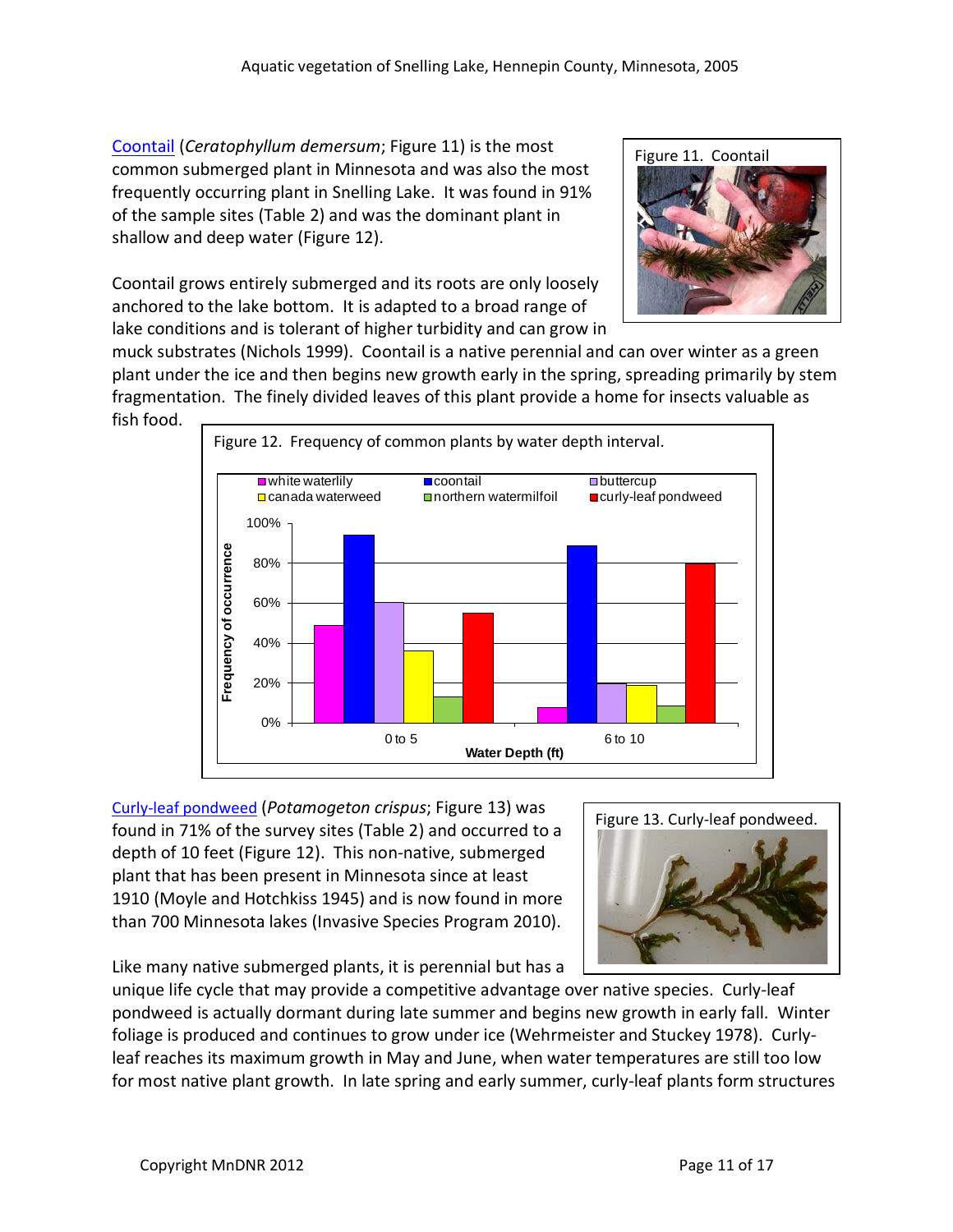called "turions" which are hardened stem tips that break off and fall to the substrate. Turions remain dormant through the summer and germinate into new plants in early fall (Catling and Dobson 1985). The foliage of curly-leaf pondweed does provide some fish and wildlife habitat, but it may also create problems in some lakes, or in areas of some lakes. During its peak growth in spring, curly-leaf may reach the water surface at certain depths and create dense mats. These dense growths may compete with native vegetation and can also cause problems for recreational lake users. Protecting existing native plant beds may help reduce possible negative impacts of non-native species like curly-leaf pondweed.

White water buttercup (*Ranunculus aquatilis*) was found in 33% of the Snelling Lake survey sites and was common in depths from shore to five feet (Figure 12). It was concentrated in the southern half of the lake (Figure 10). White water buttercup (Figure 14) is a rooted, perennial native submerged plant with finely divided alternate leaves. The leaves have a stalk between the stem and divided portion of the leaf. The flowers have five petals, are white, and grow above the water. The flowers bloom in late

Figure 14. White water buttercup.

spring, whereas the fruits develop in early summer. The stems emerge from rhizomes in early spring. White-water buttercup is found in streams and lakes with higher alkalinity (Borman et al. 2001).

[Canada waterweed](http://www.dnr.state.mn.us/aquatic_plants/submerged_plants/canada_waterweed.html) (*Elodea canadensis*) was found in 24% of the sites (Table 2) and was most frequent in shallow water (Figure 12). This perennial submerged species is native and widespread throughout Minnesota. It is adapted to a variety of conditions and is tolerant of low light and prefers soft substrates (Nichols 1999). Canada waterweed (Figure 15) can overwinter as an evergreen plant and spreads primarily by fragments.

[Northern watermilfoil](http://www.dnr.state.mn.us/aquatic_plants/submerged_plants/northern_watermilfoil.html) (*Myriophyllum sibiricum*) was found in 10% of the Snelling Lake survey sites and was found in the southern part of the lake (Figure 10). This plant is native to Minnesota. It is a rooted, perennial submerged plant with finely dissected leaves (Figure 16). It may reach the water surface, particularly in depths less than ten feet and its flower stalk extends above the water surface. It spreads primarily by stem fragments and over-winters by hardy rootstalks and winter buds. Northern watermilfoil is not tolerant of turbidity and grows best in clear water lakes.



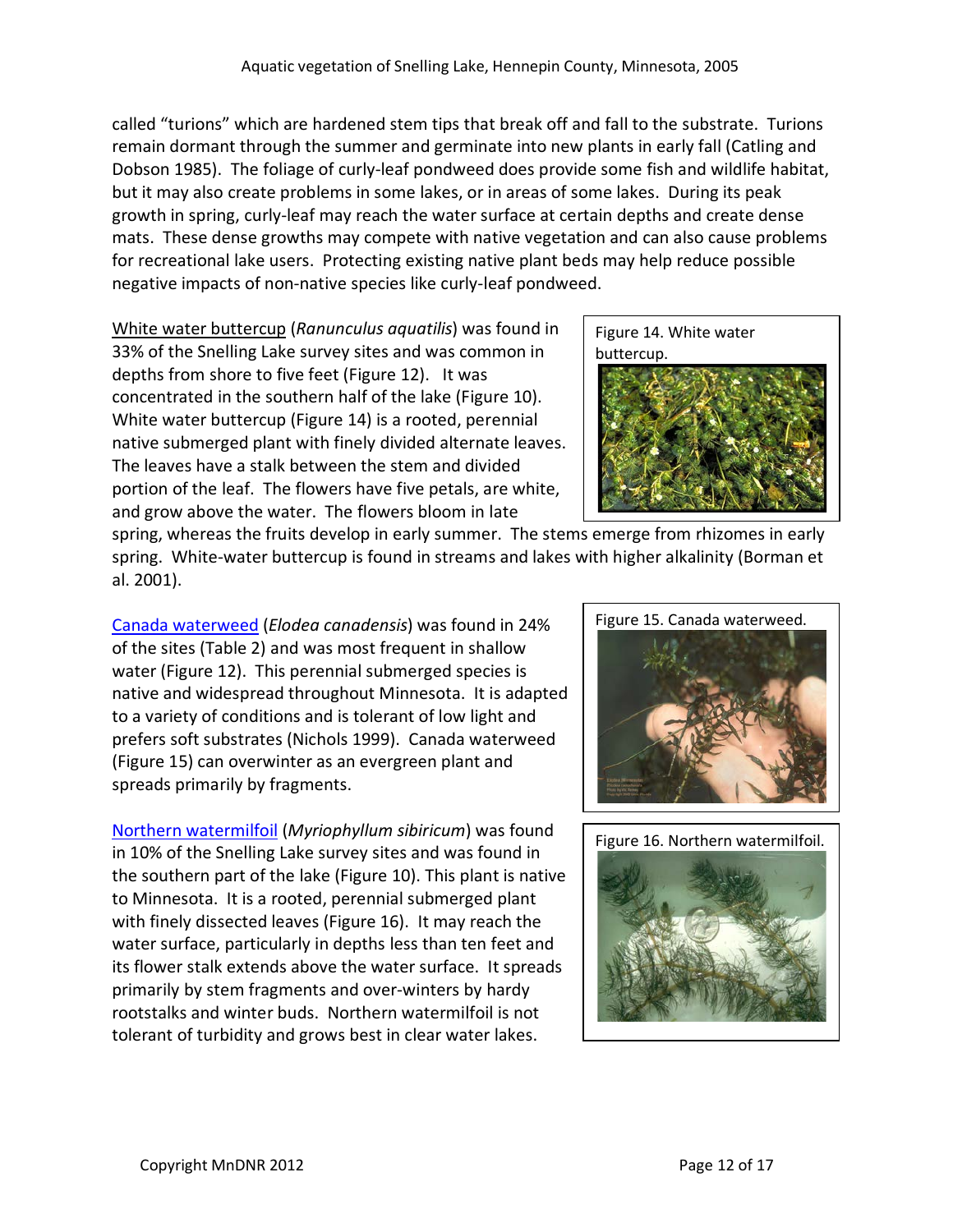[Eurasian watermilfoil](http://www.dnr.state.mn.us/invasives/aquaticplants/milfoil/index.html) (*Myriophyllum spicatum)* (Figure 17) resembles and is closely related to northern watermilfoil but is not native to Minnesota. Click here for information on how to distinguish this non-native from native species: [identification.](http://files.dnr.state.mn.us/natural_resources/invasives/aquaticplants/milfoil/idcard.pdf) Eurasian watermilfoil was located at two sites during the survey but did not occur within any of the sample sites. In some areas of some lakes, Eurasian watermilfoil can form thick beds and crowd out native plants.



## Factors influencing aquatic plant communities

The types and amounts of aquatic vegetation that occur within a lake are influenced by a variety of factors including water clarity, water chemistry, depth, substrate type, and wave activity. Monitoring change in the aquatic plant community can be helpful in determining whether changes in the lake water quality are occurring and for estimating the quality of vegetation habitat available for fish and wildlife communities. Data collected in 2005 can be used to monitor finer-scale changes that may occur, such as an increase in a particular species, loss of species, or changes in the depths at which individual species occur. In general, factors that may lead to change in aquatic plant communities include:

• Change in water clarity

If water clarity in Snelling Lake increases, submerged vegetation may be more common at depths greater than 5 feet. Declines in water clarity may lead to fewer plants and fewer types of plants in the deep end of the current vegetated zone.

• Snow and ice cover

Many native submerged plants also have the ability to grow under the ice, especially if there is little snow cover and sunlight reaches the lake bottom. In years following low snow cover, and/or a reduced ice-over period, submerged plants may increase in abundance or there may be a shift in species dominance.

•Water temperatures / length of growing season

In years with cool spring temperatures, submerged plants may be less abundant than in years with early springs and prolonged warm summer days.

• Aquatic plant management activities

Humans can impact aquatic plant communities directly by destroying vegetation with herbicide or by mechanical means. The results of these control activities can be difficult to predict and should be conducted with caution to reduce potential negative impacts to nontarget species. Motorboat activity in vegetated areas can be particularly harmful for species such as wild rice. Shoreline and watershed development can also indirectly influence aquatic plant growth if it results in changes to the overall water quality and clarity. For information on the laws pertaining to aquatic plant management[: MnDNR APM Program.](http://www.dnr.state.mn.us/ecological_services/apm/index.html)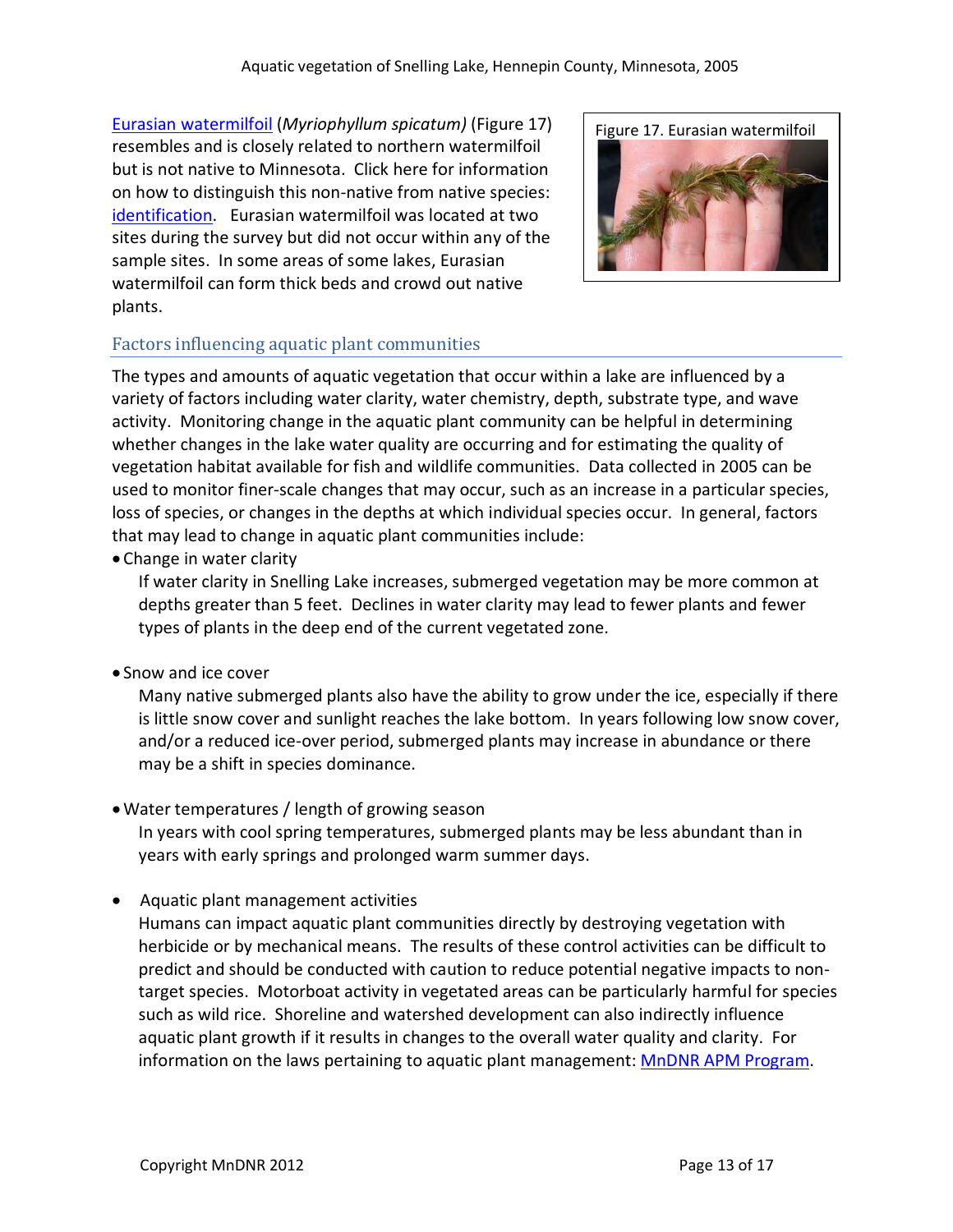The abundance and assortment of aquatic plants found in Snelling Lake provides a habitat complexity that can be utilized by a variety of fish and wildlife and also provides a variety of other lake benefits. Protecting existing native aquatic plant beds will help maintain critical fish and wildlife habitat and the general water quality of the lake. (Click here for more information on: [value of aquatic plants\)](http://www.dnr.state.mn.us/shorelandmgmt/apg/value.html).

**Literature Cited**

Borman, S., R. Korth and J. Temte. 2001. Through the looking glass: A field guide to aquatic plants. The Wisconsin Lakes Partnership. Stevens Point, Wisconsin. 248 pp.

Catling, P.M. and I. Dobson. 1985. The biology of Canadian weeds. 69. *Potamogeton crispus* L. Canadian Journal of Plant Science 65:655-668.

Crow, G.E. and C.B. Hellquist. 2000. Aquatic and wetland plants of Northeastern North America. 2 volumes. The University of Wisconsin Press.

Flora of North America Editorial Committee, eds. 1993+. Flora of North America north of Mexico. 12+ vols. New York and Oxford. [www.efloras.org](http://www.efloras.org/)

Invasive Species Program. 2010. Invasive Species of Aquatic Plants and Wild Animals in Minnesota: Annual Report for 2010. Minnesota Department of Natural Resources, St. Paul, MN. <http://files.dnr.state.mn.us/eco/invasives/annualreport.pdf>

Madsen, J. D. 1999. Point intercept and line intercept methods for aquatic plant management. *APCRP Technical Notes Collection* (TN APCRP-M1-02). U.S. Army Engineer Research and Development Center, Vicksburg, MS.<http://el.erdc.usace.army.mil/elpubs/pdf/apcmi-02.pdf>

MnDNR Fisheries Lake Files. Minnesota Department of Natural Resources. Division of Fish and Wildlife, Section of Fisheries, Lake Survey Program. 500 Lafayette Rd., St. Paul, MN 55155.

MnDNR. 2009. Minnesota's Sensitive Lakeshore Identification Manual: a conservation strategy for Minnesota lakeshores (version 2). Division of Ecological and Water Resources, Minnesota Department of Natural Resources.

MnTaxa. 2011. Minnesota State checklist of vascular plants. Minnesota Department of Natural Resources, Division of Ecological and Water Resources, St. Paul. Updated April 2011. Available on Internet: [http://www.dnr.state.mn.us/eco/mcbs/plant\\_lists.html](http://www.dnr.state.mn.us/eco/mcbs/plant_lists.html)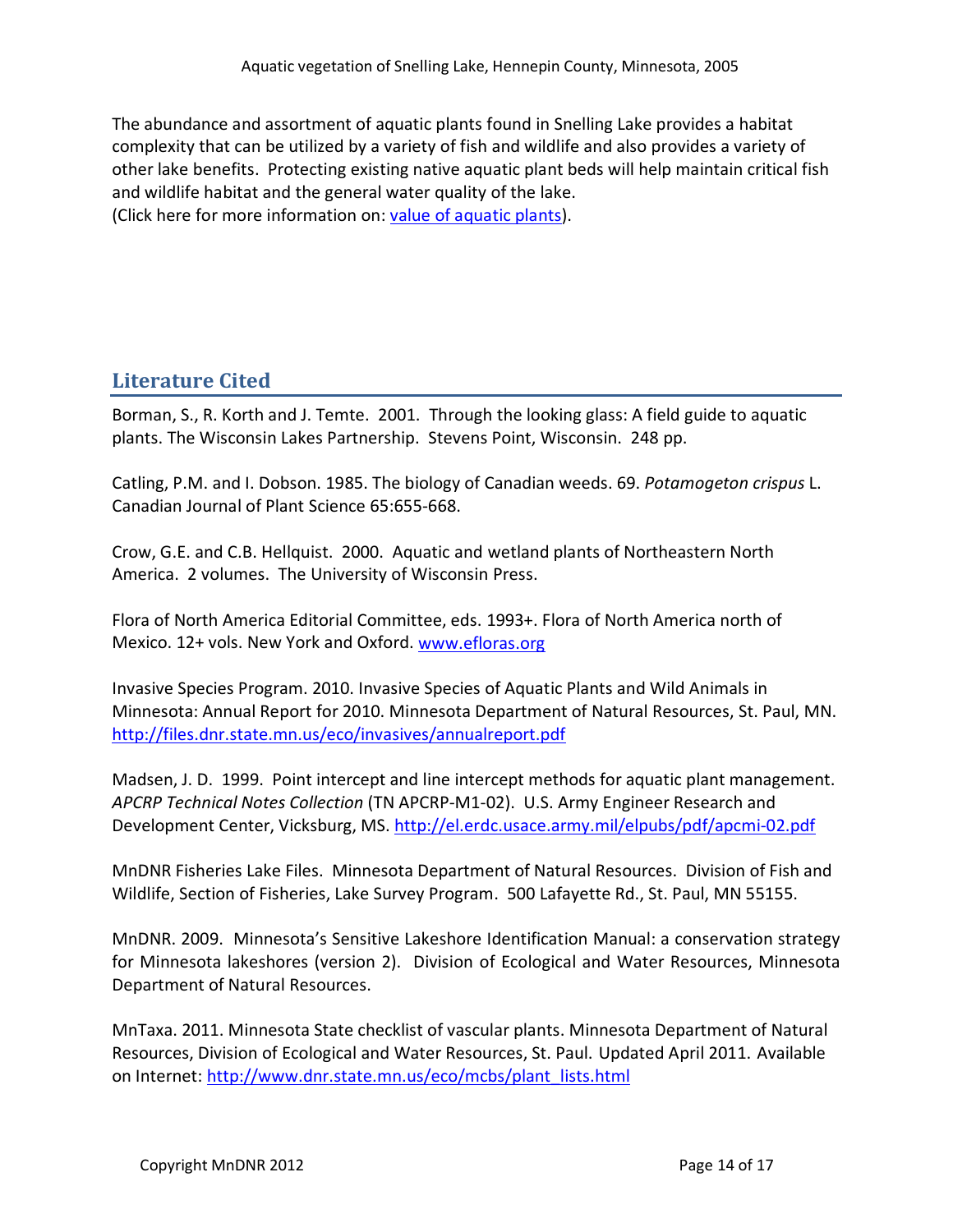MPCA. 2011. Minnesota Pollution Control Agency. St. Paul, MN. Lake Water Quality Assessment Program. Lake Water Quality Data Search website: [http://www.pca.state.mn.us/water/lkwqSearch.cfm](http://www.pca.state.mn.us/water/clmp/clmpSearch.cfm) (accessed February 2, 2012)

Moyle, J.B. and N. Hotchkiss. 1945. The aquatic and marsh vegetation of Minnesota and its value to waterfowl. Minnesota Department of Conservation. Technical Bulletin 3. 122 pp.

Nichols, S.A. 1999. Distribution and habitat descriptions of Wisconsin lake plants. Wisconsin Geological and Natural History Survey. Bulletin 96. Madison. 266 pp.

Wehrmeister and Stuckey. 1978. The life history of *Potamogeton crispus* with emphasis on its reproductive biology. Ohio Journal of Science. 78 (April program and abstract) supplement: 16.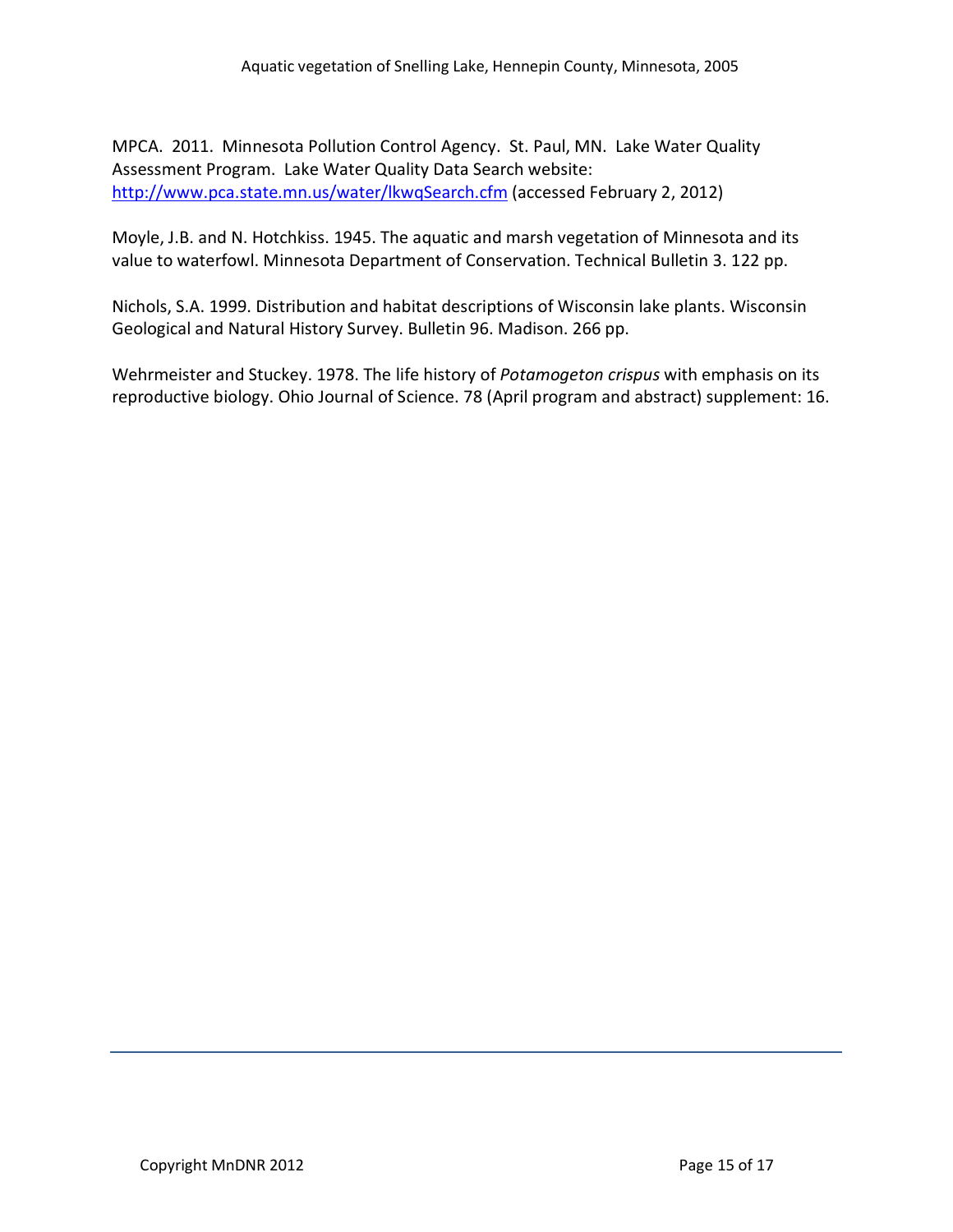# **Appendix 1: Historical and current aquatic plants of Snelling Lake**

## *Submerged plants*

| <b>Common Name</b>        | <b>Scientific Name</b>    | 1960 | 1974 | 1975 | 1984 | 1989 | 2005 |
|---------------------------|---------------------------|------|------|------|------|------|------|
| Coontail                  | Ceratophyllum demersum    | x    | x    | x    | X    | x    | X    |
| <b>Muskgrass</b>          | Chara sp.                 |      |      | x    |      |      | х    |
| Needlegrass               | Eleocharis acicularis     |      |      |      |      | X    |      |
| Canada waterweed          | Elodea canadensis         | x    | X    | X    | X    | x    | X    |
| Water star-grass          | Heteranthera dubia        |      |      | x    |      |      |      |
| Northern watermilfoil     | Myriophyllum sibiricum    |      |      | x    | X    | X    | X    |
| Eurasian watermilfoil (I) | Myriophyllum spicatum     |      |      |      |      |      | x    |
| Bushy pondweed            | Najas flexilis            |      |      |      |      | X    | X    |
| Curly-leaf pondweed (I)   | Potamogeton crispus       |      |      |      |      | x    | x    |
| Variable pondweed         | Potamogeton gramineus     |      |      |      | X    | X    |      |
| River pondweed            | Potamogeton nodosus       |      |      |      |      |      | X    |
| Clasping-leaf pondweed    | Potamogeton richardsonii  |      |      |      |      | X    |      |
| Narrow-leaf pondweed      | Potamogeton spp.          |      |      |      |      | x    | X    |
| Straight-leaved pondweed  | Potamogeton strictifolius |      |      | X    |      |      |      |
| Flat-stem pondweed        | Potamogeton zosteriformis |      | Χ    | X    | X    | Χ    | Χ    |
| White water buttercup     | Ranunculus aquatilis      |      |      |      |      |      | Χ    |
| Sago pondweed             | Stuckenia pectinata       | X    |      | X    |      | X    | x    |
|                           | <b>Total</b>              | 3    | 3    | 8    | 5    | 11   | 12   |

# *Free-floating plants*

| <b>Common Name</b> | Scientific Name     | 1960 | 1974 | 1975         | 1984 | 1989   | 2005 |
|--------------------|---------------------|------|------|--------------|------|--------|------|
| Lesser duckweed    | Lemna minor         |      |      | $\checkmark$ |      |        |      |
| Greater duckweed   | Spirodela polyhriza |      |      |              |      | Χ      |      |
| Watermeal          | Wolffia sp.         |      |      |              |      | v<br>∧ |      |
|                    | <b>Total</b>        |      |      |              |      |        |      |

# *Floating-leaved plants*

| Common Name             | Scientific Name     | 1960      | 1974 | 1975           | 1984 | 1989         | 2005 |
|-------------------------|---------------------|-----------|------|----------------|------|--------------|------|
| Floating-leaf smartweed | Persicaria amphibia |           | ↗    | $\checkmark$   |      | $\checkmark$ |      |
| White waterlily         | Nymphaea odorata    | Λ         |      |                |      | v            |      |
| Yellow waterlily        | Nuphar variegata    | $\lambda$ |      |                |      |              |      |
| American lotus          | Nelumbo lutea       |           |      | v              | v    | x            |      |
|                         | <b>Total</b>        | 2         |      | $\overline{2}$ |      | 3            |      |